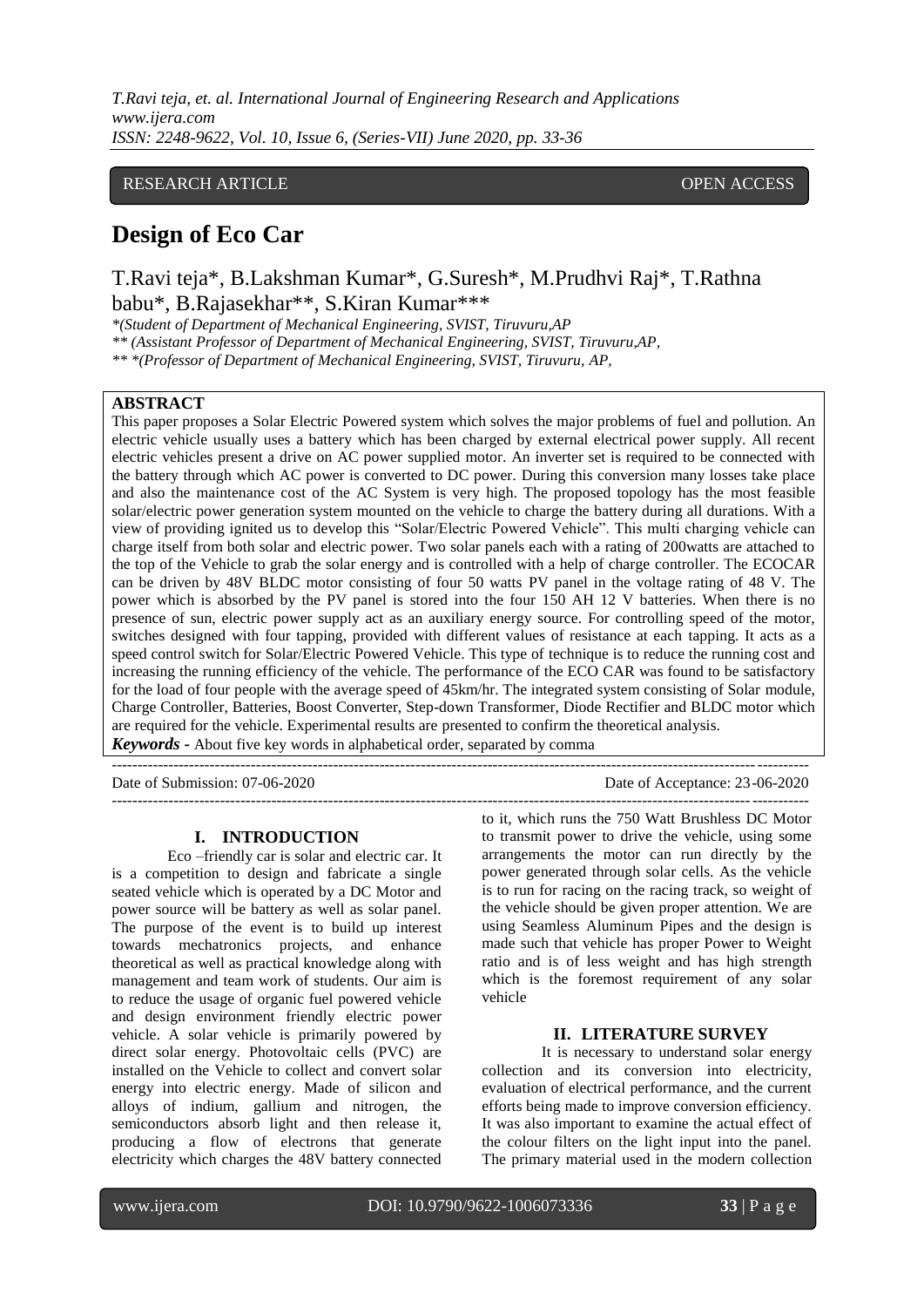*T.Ravi teja, et. al. International Journal of Engineering Research and Applications www.ijera.com ISSN: 2248-9622, Vol. 10, Issue 6, (Series-VII) June 2020, pp. 33-36*

of solar energy is silicon. Even though it takes 100 times more surface area of silicon than that of other solid-state materials to collect the same amount of energy, silicon was already developed and in mass production when solar energy collection technology was developed, and so it was the practical choice. However, any semiconductor is acceptable. The semiconductor is part of a panel called a photovoltaic, or solar cell. This cell absorbs sunlight and transfers it into electricity, typically with 15- 20% efficiency. The true principle of this study (the factor observed) canters not on the inner processes involved in the energy transfer, but rather on the efficiency of the solar cell. The purpose of solar panels and solar energy collection is for the output of power, measured in Watts (P=V x I, V=voltage, I=current). However, in order to study how factors affect this output, it is crucial to understand how this performance is evaluated. A study was conducted by the Florida Solar Energy Canter (1999) observing the performance of two separate solar setups for homes in Kissimmee, Florida. Analyses were done on the long-term performance and efficiency of the two systems, measuring power over time in Watthours. This study examines similar parameters on a smaller scale, but does not look at many of the extra angles examined by this study. For example, the standard requirements of Electrical Codes had to be considered, which does not apply in this study. In essence, the Florida study was designed to incorporate all the elements necessary to practically supply a fully functional family home with all its electrical needs, whereas this study is more concerned with the general principles of solar energy collection. However, the most basic analyses are the same. The Florida study determined photovoltaic to be an adequate and acceptable alternative to standard electrical power. It examined thermal efficiency of solar panels, a factor not being considered in this study, but still presents sound examples of useful graphics, aptly demonstrated analysis equations, and a good explanation of what it all means. A scatter plot with a linear regression was displayed and used to determine the thermal efficiency coefficient, which was then compared to calculated values of the same. These are sound statistical techniques that can be applied to a variety of situations

### **Design rules and parameters:**

- The solar vehicle must be manufactured within INR 1, 50000
- The vehicle must have a wheelbase of at least 1168.4 mm (46 inches).
- The smaller track of the vehicle (front or rear) must be no less than 75% of the larger track.
- 2-inch suspension travel (1-inch Jounce & 1 Inch Bounce).
- Tyres and wheels: using four wheels then there should be two wheels on the front and back.
- Material: use only galvanised pipe.
- The ground clearance with the driver aboard must be minimum of 50.8 mm (2 inch) of static ground clearance under the vehicle at all times of the competition.
- Jack Points: must be two jack points on the vehicle
- Ergonomics: Driver must be able to exit to the side of the vehicle in no more than 5 seconds.
- Driver Visibility: must have a minimum field of vision of two hundred degrees (200°) (a minimum one hundred degrees (100°) to either side of the driver).
- Push rod: Detachable push rod is mandatory for all the team. Push rod should have the capability push as well as pull the vehicle.
- Steering system: The steering wheel must be mechanically connected to the wheels.
- The break circuit: It must have hydraulic circuits such that in the case of a leak or failure at any point in the system.
- Motor: Teams have to use motor of power 1 kW maximum and operating voltage is restricted to maximum 48 Volts at any point of the circuit.
- Batteries: Batteries should have maximum of 48V and 50ah all the time of event.



**Eco car side view**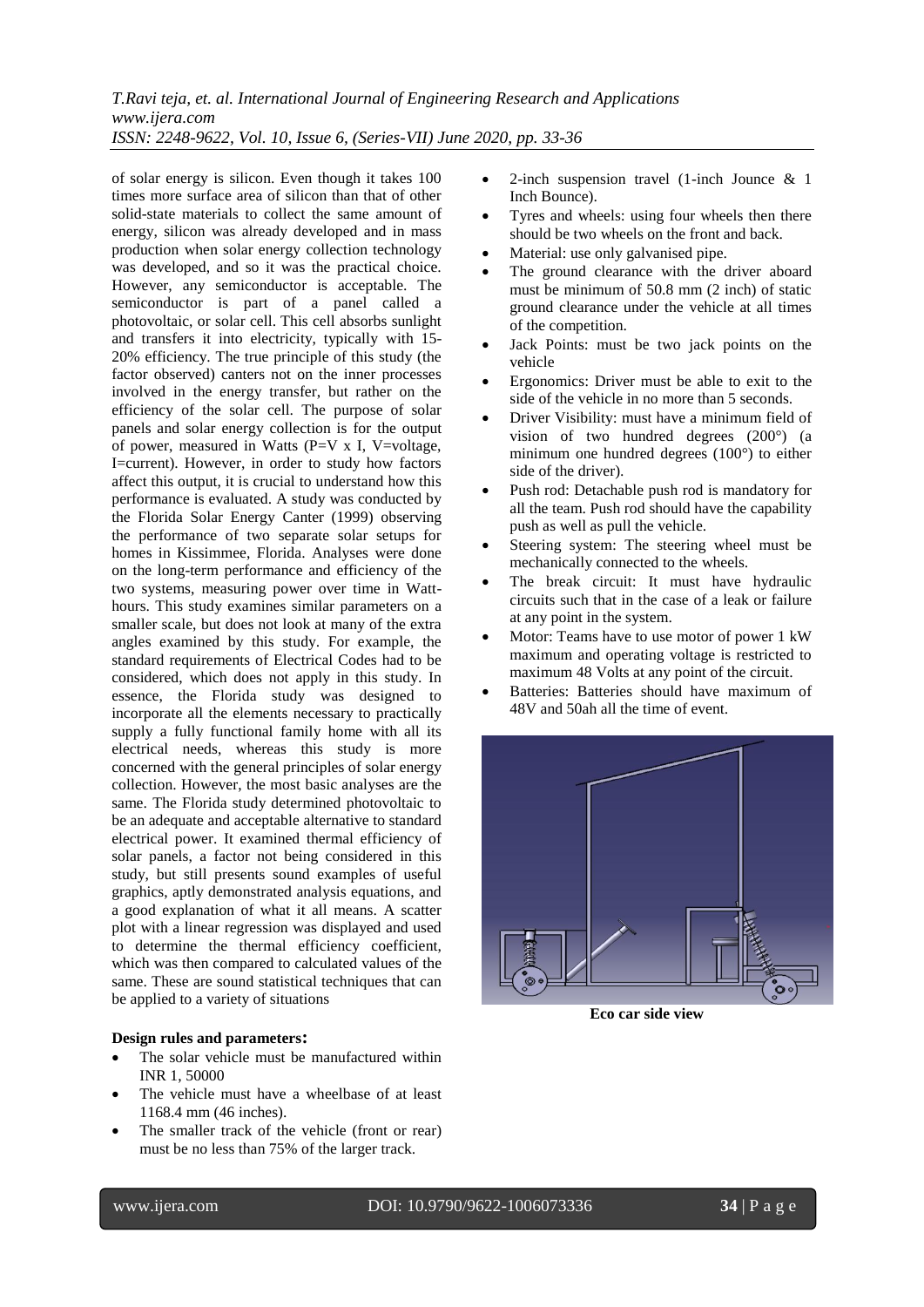

Eco car back side view



Eco car

## **III. EXPERMENTAL SETUP:**



Fig: 4.1 Block diagram

Battery with capacity of 12V, 75Ah is connected with 12V, 65amps (at full load capacity) DC series motor through MCB (Mini circuit breaker) using 16 square mm single core copper wire, so as to withstand the load. This motor setup is connected to the crank shaft by the help of 26mm v-belt and pulley drive. Other end of this shaft is coupled with dynamo which generates 12V, 65amps. Initially the DC series motor draws power from the battery for starting at idle speed. Once motor reaches the particular speed, the gearbox will activated based on the centrifugal force and transfer the power to the rear wheel, so as to enable the vehicle to move. Also the dynamo starts to produce current due to the rotation and it is directly coupled to the battery for charging purpose simultaneously. In addition to that, the horizontal windmill setup is placed in the front of the vehicle. When the vehicle starts to move, based on the wind direction and pressure, the wind blade starts to rotate, which in turn starts to produce current. This is also connected with battery for charging purpose in the running condition itself

**1. Strength:** Light weight and durable chassis. We have manufactured our roll cage chassis with aluminum alloy composites for light weight and high strength and durability. We have also done high grade aluminum welding for joining the chassis parts to make a robust and stable chassis for better dynamic stability of the vehicle. We have also used alloy wheels for more light weight material. Also, we have tried to reduce as much extra materials from the vehicle as possible. Our vehicle body is also made of Fiber sheets. Which is ultra-light weight? But this doesn't reflect on the strength of the vehicle nor on its dynamic stability and vehicle is durable at any extreme conditions. Run directly on Solar Energy We have specially concentrated on the fact to run the vehicle directly on solar power on full load with best performance and speed of the vehicle. We have been successful in designing and manufacturing such vehicle which is capable of running directly on solar power. We have 6 solar panels which is sufficient to drive a powerful electric hub motor to take an average load on 50- 80 kg mass. This is a great achievement from the future point of prospective.

**2. Weakness:** Not ideal for long rides .One of the demerits of this vehicle is that it is not manufactured for very long-distance rides since its design is neither that comfortable for long rides nor it is suitable keeping in mind the weather and constant need of solar power. We can easily switch to battery mode which is being charged on the go with those solar panels and is stored for use when the intensity of the solar power is not enough for driving the vehicle. Thus, we get a limit to the power stored in the batteries which limits from not suitable for very long rides. Performance varies with weather conditions as discussed earlier our vehicle runs directly through solar power effectively. We have another limitation in terms of the climatic conditions. As we know that sun ray's intensity is not uniform throughout the day time and is absent in